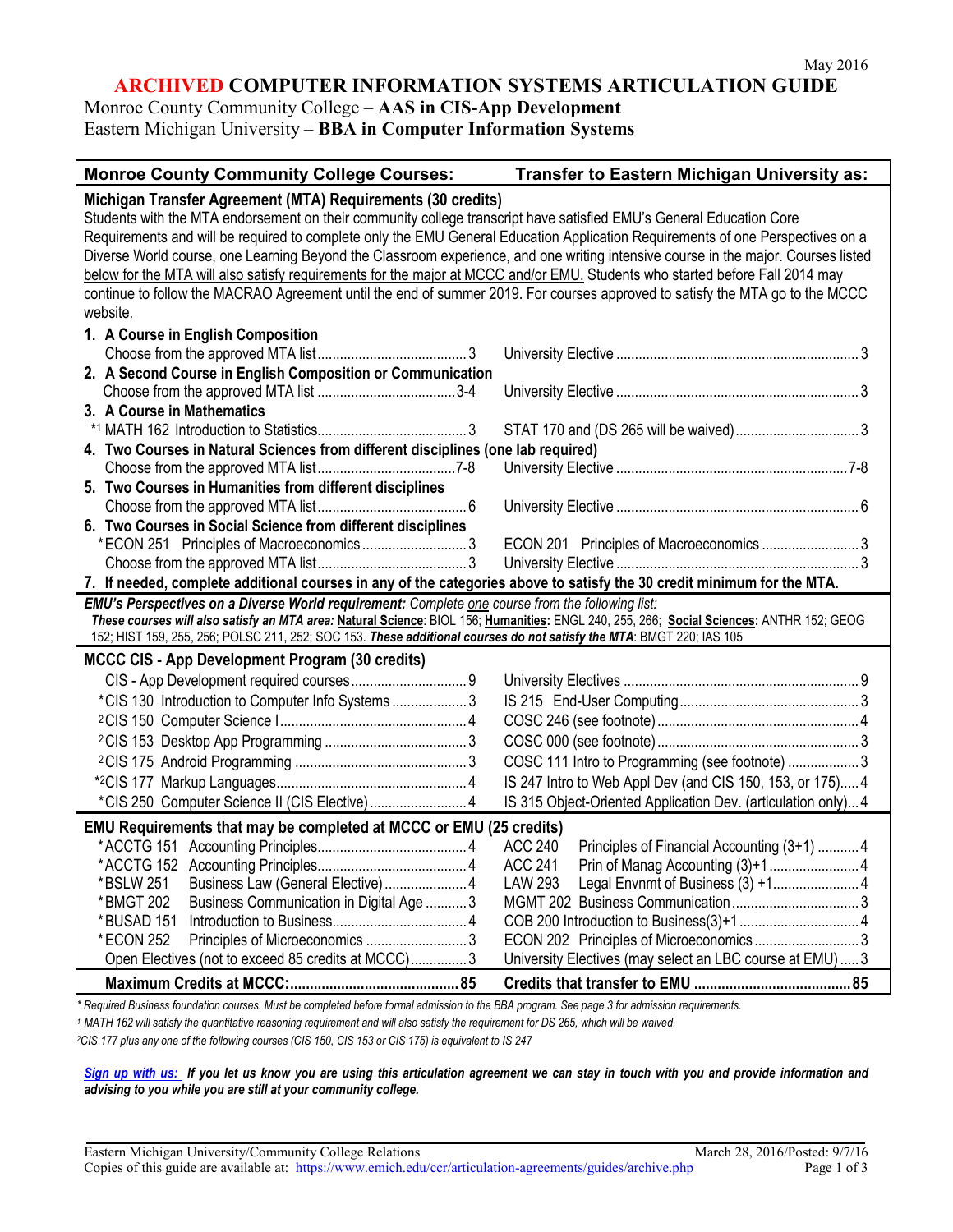#### **ARCHIVED COMPUTER INFORMATION SYSTEMS ARTICULATION GUIDE**

Monroe County Community College – **AAS in CIS-App Development** Eastern Michigan University – **BBA in Computer Information Systems**

| <b>Completion of EMU's BBA in Computer</b><br><b>Information Systems</b>                                                                                                                                                                                                                                                                                                                                                                                                                                                                                                                                                                                                                                                                                                                                                                                                                                                                                                                           |                                                                                                                                                                                                                                                                                                                                                                                                                                                                                                                                                                                                                                                                                                                                                                                                                                                                                                                                                                                                                    |
|----------------------------------------------------------------------------------------------------------------------------------------------------------------------------------------------------------------------------------------------------------------------------------------------------------------------------------------------------------------------------------------------------------------------------------------------------------------------------------------------------------------------------------------------------------------------------------------------------------------------------------------------------------------------------------------------------------------------------------------------------------------------------------------------------------------------------------------------------------------------------------------------------------------------------------------------------------------------------------------------------|--------------------------------------------------------------------------------------------------------------------------------------------------------------------------------------------------------------------------------------------------------------------------------------------------------------------------------------------------------------------------------------------------------------------------------------------------------------------------------------------------------------------------------------------------------------------------------------------------------------------------------------------------------------------------------------------------------------------------------------------------------------------------------------------------------------------------------------------------------------------------------------------------------------------------------------------------------------------------------------------------------------------|
| <b>Major Requirements</b><br>(39 credits)<br><b>Business Core (15 credits)</b><br><b>FIN 350</b><br>MGMT 386 Organizational Behavior & Theory 3<br>Intro to Production/Operations Mgmt3<br>OM 374<br><b>CIS Discipline Requirements (24 credits)</b><br>IS 320<br>Business Data Commun & Comp Networks3<br>Enterprise Resource Planning and Architecture  3<br><b>IS 350</b><br><b>IS 380</b><br><b>IS 417</b><br>IS 425<br>Information Systems Project Management3<br><sup>1</sup> IS 449W Information Systems Integration3<br>IS 310 Social Media for Business (3)<br>IS 410 Business Intelligence (3)<br>IS 415 Business Mobile Application Development (3)<br>IS 427 Business Process and Identity Management (3)<br>IS 437 Intro to Business Information Technology Audit (3)<br>$(0-3 \text{ credits})$<br><b>LBC Requirement</b><br>One Learning beyond the Classroom (LBC) course or noncredit<br>experience must be completed at EMU. Consult College of<br>Business advisor for options. | <b>Sample Sequence for completing the program</b><br>Students with a community college GPA of 2.5 or higher, who have<br>completed the pre-admission business foundation courses, will receive<br>conditional admission to the College of Business. Any remaining<br>foundation courses may be completed in the first semester of enrollment<br>at EMU. Students will be allowed to continue with major courses after all<br>foundation courses are completed and 12 credits with a GPA of 2.5 or<br>higher is completed at EMU.<br>See the COB Advisor to develop a plan of study.<br>semester one<br>$(15 \text{ credits})$<br>MGMT 386 Organizational Behavior & Theory3<br>IS 320 Business Data Commun & Comp Networks3<br>$(15 \text{ credits})$<br>semester two<br>OM 374 Intro to Production/Operations Mgmt3<br>IS 350 Enterprise Resource Planning and Architecture  3<br>IS 425 Information Systems Project Management  3<br>(9 credits)<br>semester three<br>IS 449W Information Systems Integration  3 |

*\*This course must be successfully completed before student can be admitted formally to the College of Business. 1 Satisfies the Writing Intensive Requirement*

*Note: If sufficient credits are not transferred, additional credits must be completed at EMU to satisfy the 124 credit requirement to graduate.*